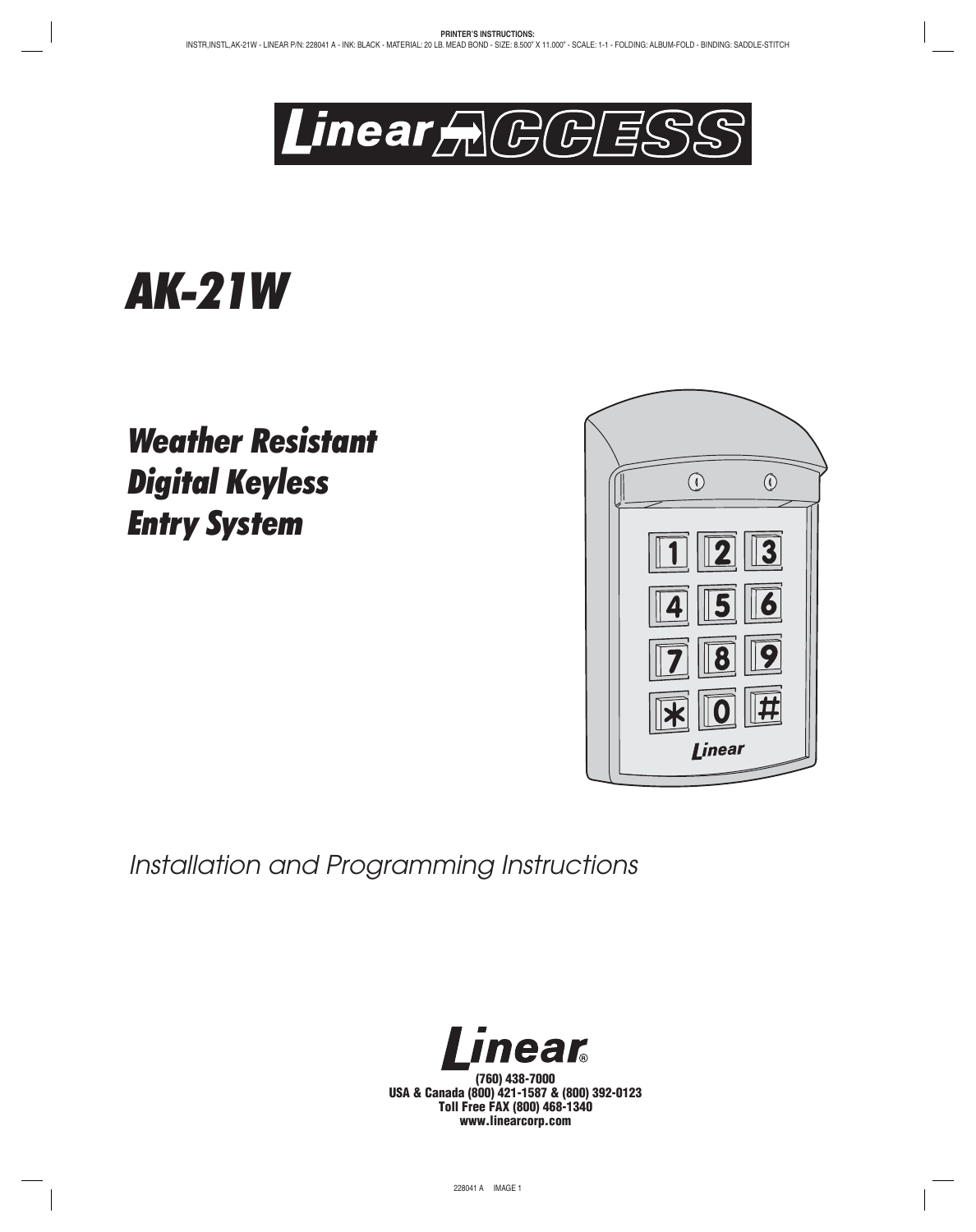#### *CONTENTS*

# *INTRODUCTION*

Linear's AK-21W is a digital keyless entry system designed for access control applications. The keypad is housed in a rugged, die-cast metal enclosure and is designed to be mounted in a single-gang electrical box. The die-cast keys have bright, easy-to-read yellow graphics.

Up to 480 entry codes, from 1 to 6 digits in length, can be programmed. They can activate either, or both, of the relay outputs. The "anti-passback" feature prevents using the same code again before the programmed time elapses.

All system indicators and lights are long-lasting, solid-state LEDs. Two indicators show the status of the entry system. The left indicator lights red to indicate power, then turns green when access is granted. The right indicator lights yellow when the keypad is in "lockout" condition (from too many incorrect code entries). The keypad's courtesy light dimly illuminates the keys at all times. The courtesy light brightly illuminates the keys for two minutes after any key is pressed. An internal sounder beeps when each key is pressed. An internal jumper sets the sounder volume high or low.

The **SENSE** input can be used two ways. If programmed for "door sense" the input is wired to a normally closed switch on the door to detect when the door is open or closed. Forced entry or door ajar situations can then be detected. Using door sense, the "Auto-relock" feature will prevent "tailgating" by turning off the Main Relay output immediately when the door is closed after access has been granted. If the **SENSE** input is programmed for "inhibit", the input can be wired to a "service" switch or automatic timer that will disable the Main Relay when required.

The **REQUEST-TO-EXIT** input can be wired to a pushbutton to provide codeless activation of Main Relay, Auxiliary Relay, Output #3, or Output #4 (programmable).

The **ALARM SHUNT** output activates when access is granted. This output can be wired to shunt alarm contacts on the access door/gate to prevent triggering of an alarm when authorized access occurs.

The AK-21W is powered from a 12-24 Volt AC or DC source. Power can be obtained from the access device or a separate power supply. The EEPROM memory retains all entry codes and programming, even without power. An internal jumper is provided to reset the master code. The Main Relay has a 5 Amp capacity. The Auxiliary Relay has a 1 Amp capacity. Two solid state outputs, capable of switching 100 mA to common, are programmable to signal forced entry, door ajar, lockout, alarm circuit shunting, request-to-exit, and keypad active conditions.

#### *FEATURES*

- ✓ **WEATHER RESISTANT DESIGN** *For outdoor installation*
	-
- ✓ **KEYPAD PROGRAMMABLE** *No programmer required*
- ✓ **480 ENTRY CODE CAPACITY** *Ideal for small & medium traffic installations*
- ✓ **1-6 DIGIT ENTRY CODE LENGTH** *Flexible code length for different applications*
- ✓ **4 INDEPENDENT OUTPUTS (TIMED/TOGGLED)** *Each output's action is programmable*

#### ✓ **4 INDEPENDENT TIMERS**

*Each output's activation time is programmable*

✓ **TWO FORM "C" (N.O. & N.C) RELAY CONTACTS** *Main Relay 5-Amp @ 28 VDC capacity, Auxiliary Relay 1-Amp @ 28 VDC capacity*

✓ **EACH ENTRY CODE CAN ACTIVATE EITHER OR BOTH RELAYS**

**Specific entry codes can grant access to different doors** 

- ✓ **TWO SOLID STATE OUTPUTS** *Auxiliary outputs can indicate access status on external devices*
- ✓ **TWO STATUS INDICATORS (2-COLOR RED/GREEN & YELLOW)** *Displays access, lockout, and programming information*
- ✓ **WHITE SOLID-STATE LED COURTESY LAMP** *Programmable off/on/timed*

✓ **PIEZO SOUNDER (TWO SELECTABLE VOLUME LEVELS)**

*Programmable for beeps during key presses and output activations* ✓ **TIMED ANTI-PASSBACK**

- *Disables entry code for a programmed time after use*
- ✓ **AUTO-RELOCK**

*Releases the main relay as soon as the door shuts*

✓ **KEYPAD LOCKOUT**

*Locks the keypad after too many incorrect entries*

✓ **TACTILE KEY FEEL**

*Assures complete key presses*

✓ **DOOR SENSE INPUT**

*For sensing door position to control auto-relock and door-ajar features*

✓ **INHIBIT INPUT**

*For temporarily disabling access with a timer or switch*

✓ **REQUEST-TO-EXIT INPUT**

*For codeless activation with a pushbutton*

✓ **KEYPAD CAN BE POWERED FROM 12-24 VOLTS AC OR DC**

*Power can be supplied from a transformer, battery, or power supply*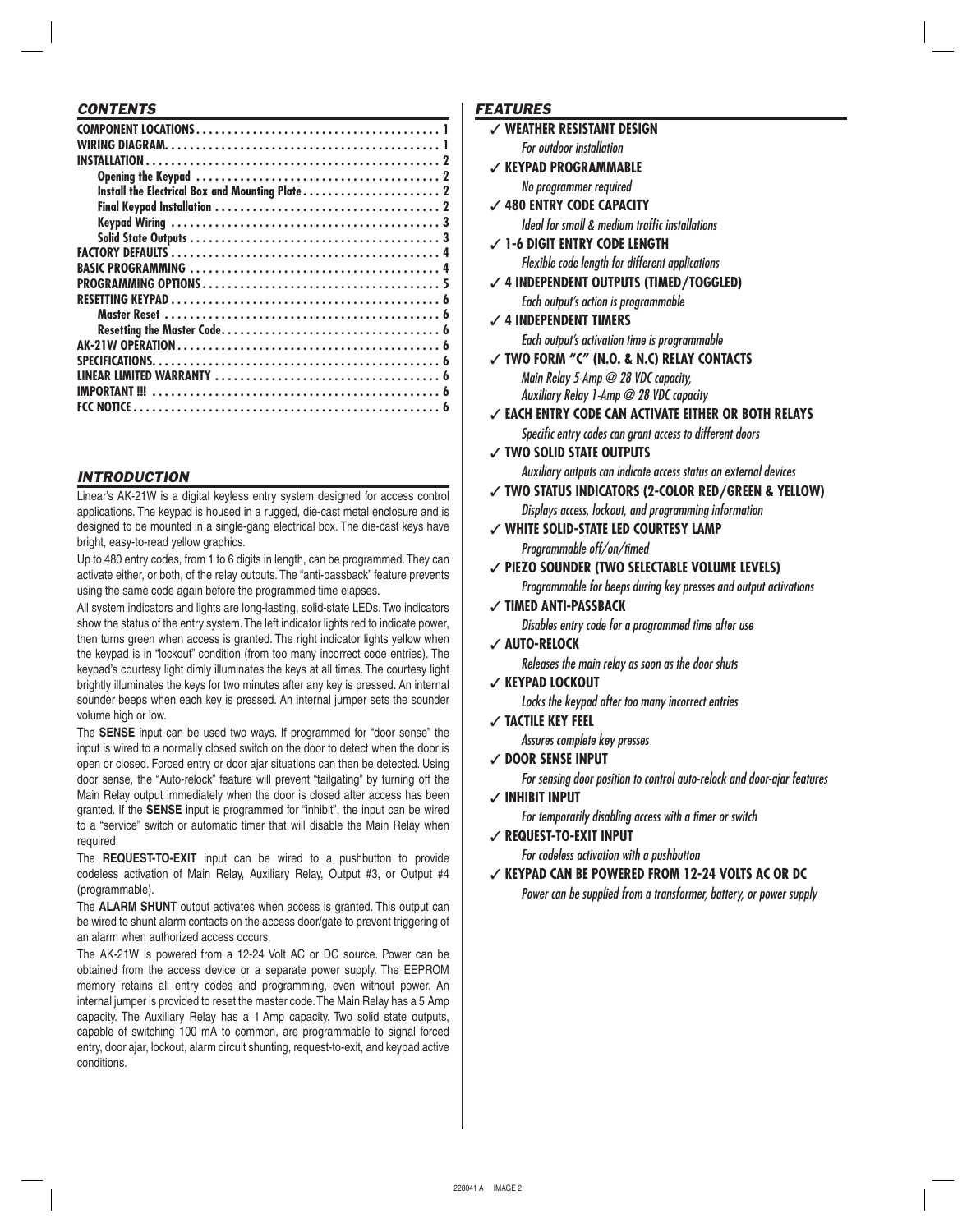

#### *WIRING DIAGRAM*

# **TYPICAL DOOR INSTALLATION WIRING**



*Figure 2. Wiring Diagram*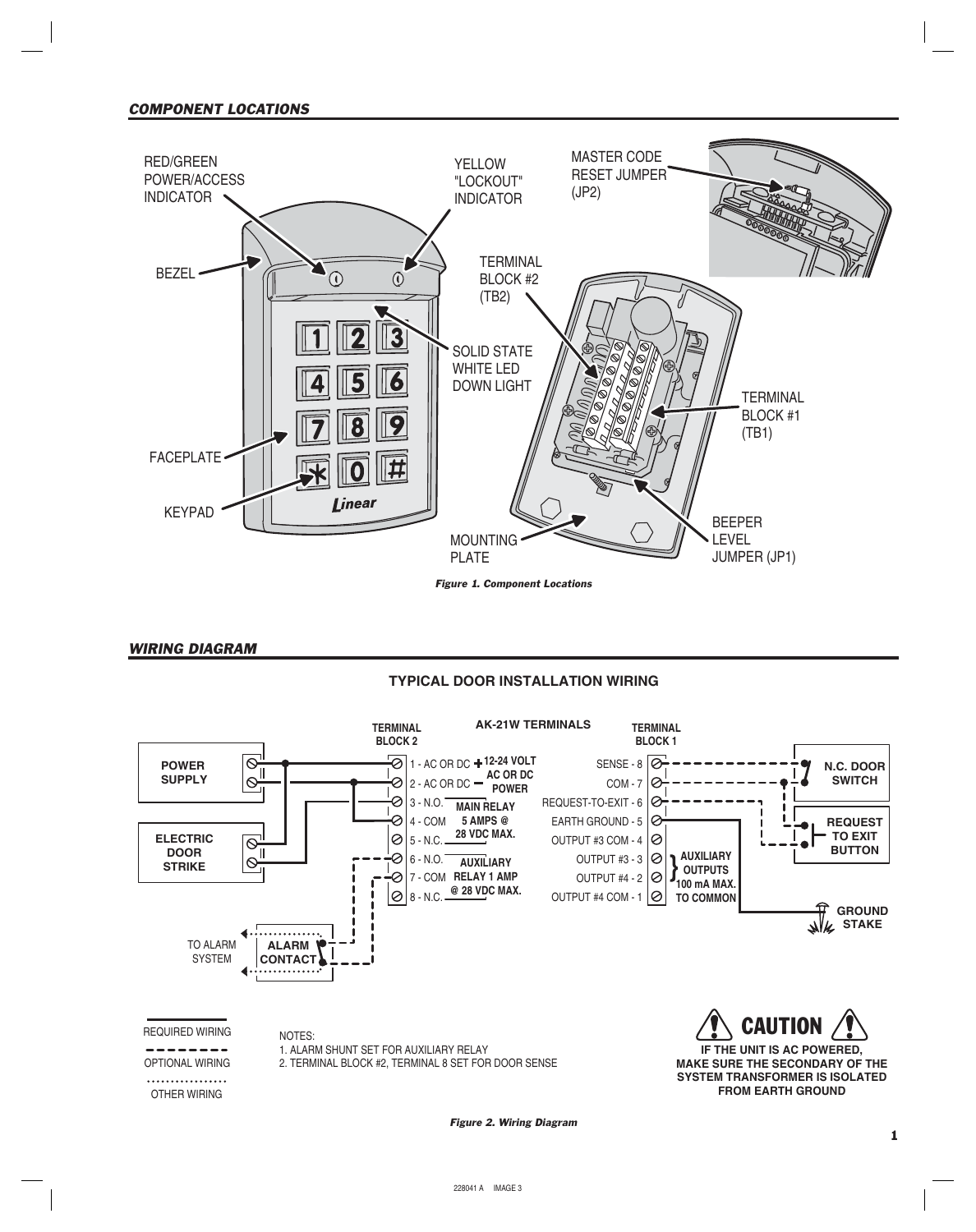# *INSTALLATION*

Before installing the keypad, the unit must be partially disassembled to access the mounting plate.

# *Opening the Keypad*

The keypad assembly is secured with two tamper-resistant screws. Refer to Figure 3 for disassembly details.

- ❑ Use the special allen wrench (supplied) to remove the two tamper-resistant screws.
- ❑ Separate the mounting plate from the keypad assembly.



*Figure 3. Opening the Keypad*

# *Install the Electrical Box and Mounting Plate*

The keypad is designed to fit into a single-gang electrical box. The box must be deep enough to accomodate the protective plastic enclosure. Select a location near the controlled door and choose a convenient height for the keypad. Be sure there is good wiring accessibility for the unit's power and the output to the door strike or access device.

- ❑ Install the electrical box in the wall.
- ❑ Place gasket on protective plastic enclosure and insert into electrical box.
- ❑ Screw the mounting plate onto the electrical box (see Figure 4).



# *Final Keypad Installation*

**After wiring the keypad** (see next page), complete the installation by securing the keypad to the mounting plate.

- ❑ If a lower beeper sound level is required, before installing the keypad, remove Jumper JP1 (place the jumper block on one pin to save the jumper).
- ❑ Hook the keypad assembly onto the mounting plate tab (see Figure 5).
- ❑ Use the special allen wrench (supplied) to install the two tamper-resistant screws.
- ❑ Fit the bottom tab on the faceplate into the slot on the keypad then snap the top of the faceplate in.



*Figure 5. Connecting the Keypad to the Mounting Plate*

# *Faceplate Removal*

Refer to Figure 6 for details on removing the faceplate if keypad service is required.



*Figure 6. Removing the Faceplate*

*Figure 4. Installing the Mounting Plate*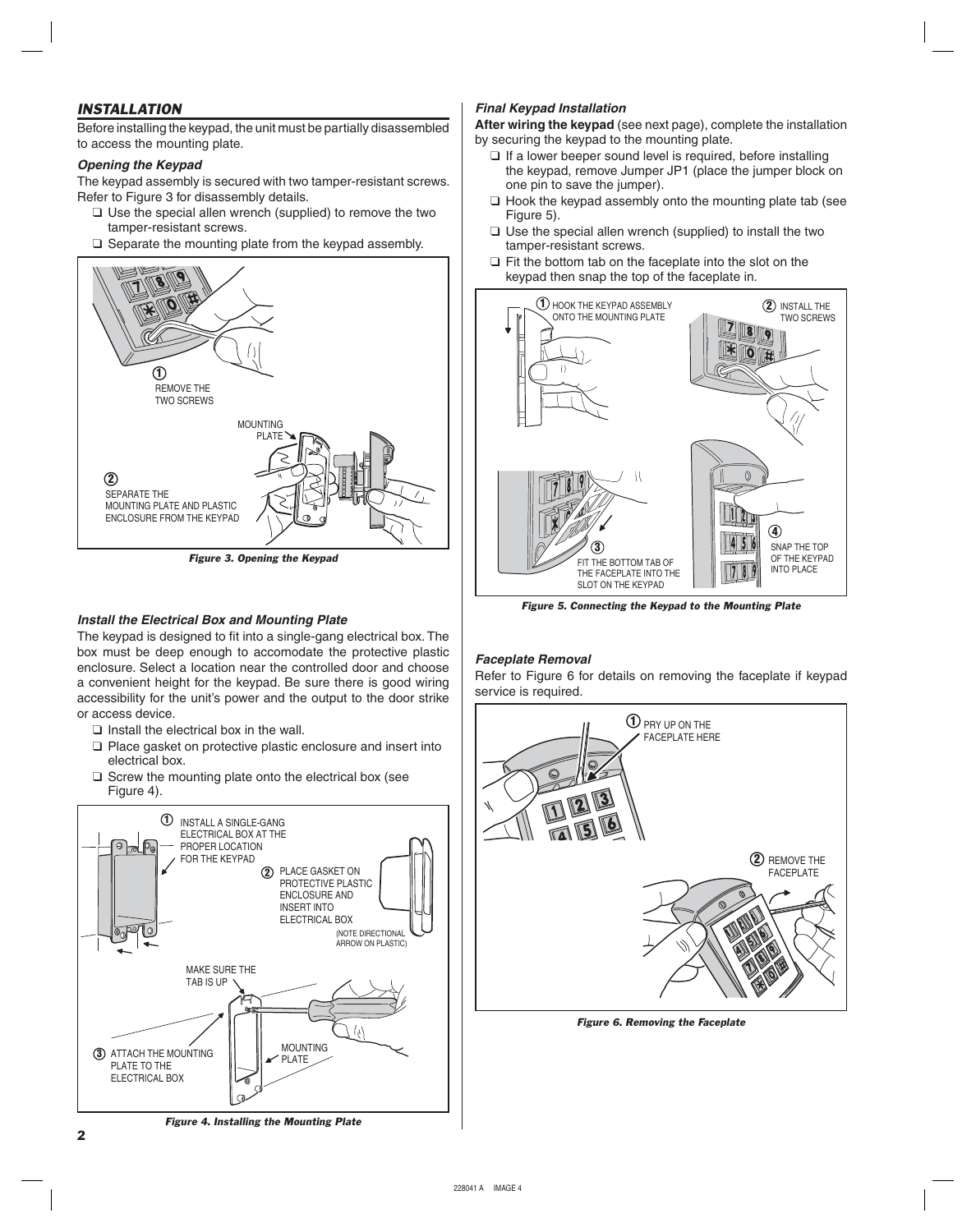#### *Keypad Wiring*

See Figure 7 for an example of a basic door installation. The keypad is mounted adjacent to the door. An electric door strike is mounted in the door jamb to release the door lock. A magnetic switch is mounted on the top of the door jamb for detecting when the door is open.

Use the following steps to wire the keypad. Refer to the wiring diagram shown in Figure 8 to assist in the wiring.

☞ *NOTE: Up to 500 feet of 18 AWG wire can be run for power, use larger wire for longer runs. Use 22 AWG or larger (depending on the load) for other connections.*

#### *OUTPUT*

- ❑ Install a low voltage electric door strike for unlocking the door.
- ❑ Route two wires between the door strike and the keypad box. Connect one of the door strike wires to the keypad's **MAIN RELAY N.O.** terminal (TB2 #3). Connect the other door strike wire to the keypad's **AC/DC +** terminal (TB2 #1). Connect a wire between the keypad's **AC/DC -** terminal (TB2 #2) and the **MAIN RELAY COM** terminal (TB2 #4).

#### *POWER*

- ❑ Choose a location for the power supply or transformer.
- ❑ Route two wires between the power supply and the keypad box. Connect the power supply's output terminals to the keypad's **AC/DC** input terminals (TB2 #1 & #2). Observe wiring polarity if using DC.
- ✦ *CAUTION: If the unit is AC powered, make sure the secondary of the system transformer is isolated from earth ground.*

#### *EARTH GROUND*

❑ To avoid damage to the unit from static discharges, connect the **EARTH GROUND** terminal (TB1 #5) to a good earth grounding point. Suggested wiring size is 18 AWG for earth ground.

#### *SENSE INPUT*

- ☞ *NOTE:* **SENSE** *terminal (TB1 #8) can be programmed for either a door sense or inhibit input. Both features cannot be used at the same time.*
- ❑ To use the door sense feature to detect forced entry or door ajar conditions, install a *normally closed* door switch on the door and route two wires from the switch to the keypad box. Connect the door switch to the keypad's **SENSE** terminal (TB1 #8) and **COM** terminal (TB1 #7).
- $\Box$  If an inhibit switch or timer is going to be used for temporarily disabling the keypad, route two wires from the switch or timer to the keypad box. Connect the inhibit switch/timer *normally open* terminals to the keypad's **SENSE** (TB1 #8) and **COM** (TB1 #7) terminals.

#### *REQUEST-TO-EXIT INPUT (wiring shown on Page 1, Figure 2)*

❑ If a request-to-exit pushbutton is going to be used, route two wires from the keypad box to a normally open pushbutton mounted on the secure side of the door. Connect the wires to the pushbutton and to the keypad's **EXIT** (TB1 #6) and **COM** (TB1 #7) terminals.

#### *Solid State Outputs*

The two solid state outputs (Output #3 & Output #4) can be programmed to activate during various conditions. These outputs can be used to activate indicators or sounders. See Figure 9 for wiring examples using the solid state outputs.



*Figure 7. Basic Door Installation*



*Figure 8. Basic Door Installation Wiring*



*Figure 9. Using Solid State Outputs*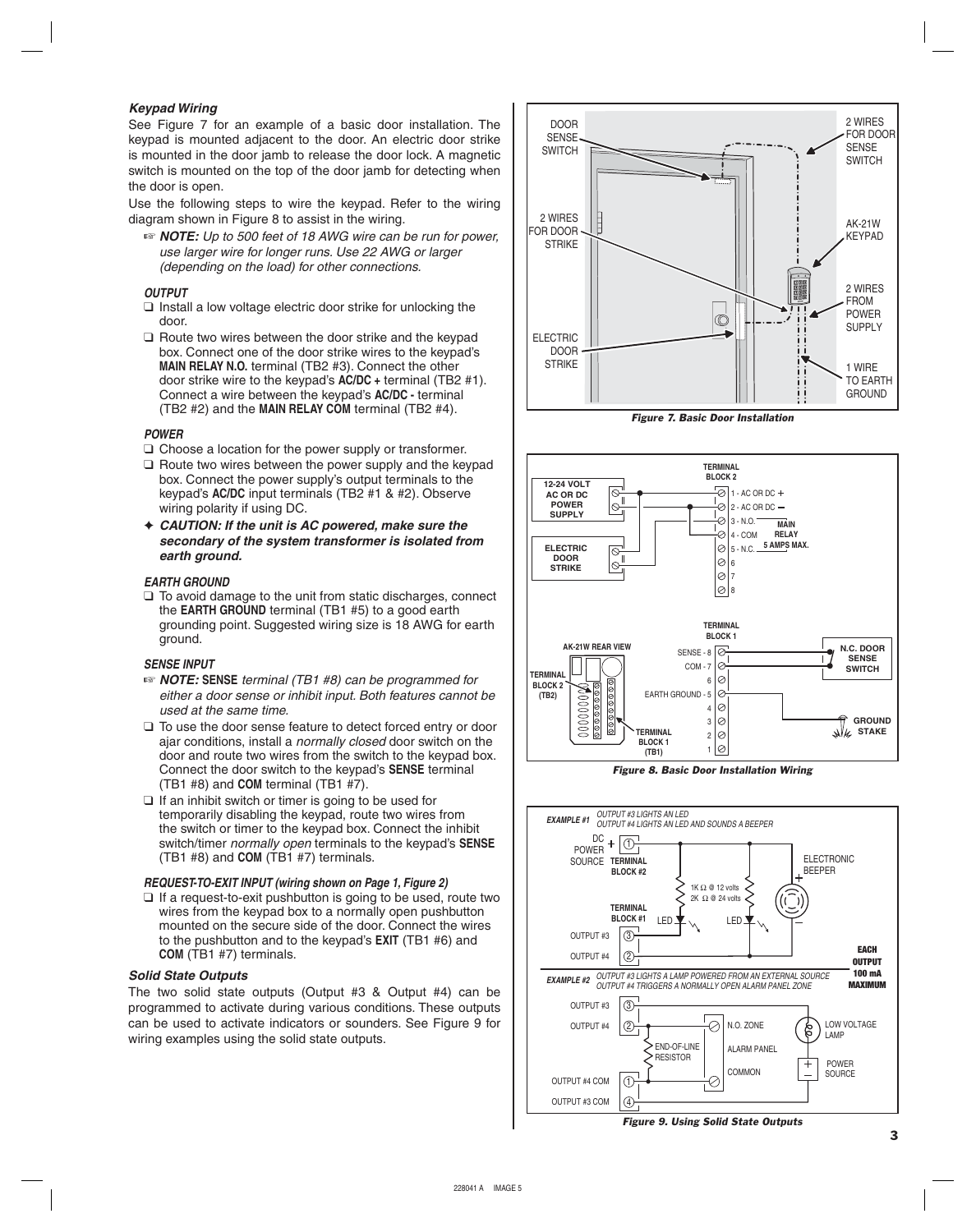#### *FACTORY DEFAULTS*

| 0N |
|----|
|    |

#### *BASIC PROGRAMMING*

When the AK-21W is in Programming Mode, both indicators will turn off until programming begins. After a programming option number is entered the yellow indicator will blink. This shows that the AK-21W is ready to accept the new programming data. After the new data entry is complete, the yellow indicator will flash while the data is being stored. The green indicator will light if the data is accepted. The red indicator will light if any programming data is entered incorrectly, and the command will have to be fully re-entered.

#### Entering Programming Mode

The 6-digit Master Programming Code (default  $= 123456$ ) is used to enter Programming Mode.

#### Press: **# 9 #** *Master Code*

*Master Code = the current 6-digit Master Programming Code*

#### Exiting Programming Mode

#### Press: \* \* **#**

The red indicator will light after exiting Programming Mode.

☞*NOTE: The AK-21W will automatically exit Programming Mode after two minutes of inactivity.*

#### Re-entering a Command After a Mistake

If the red indicator lights, signaling an incorrect entry, or an incorrect key is pressed during programming, to clear the keypad and re-enter the command:

Press: \* **9 #**

#### Setting Entry Code Length Default: 4 digits

# Press: **0 3 #** *Length* **#**

*Length = 1 - 6 for entry code length*

☞*NOTE: If the Entry Code Length is going to be changed from the factory default of four digits, make this change fi rst, before programming any entry codes.*

#### Adding a New Entry Code

#### Press: 01 # Code # Code # Action #

*Code = The new entry code: 1-999999, depending on code length*

*Action = Relay output entry code will activate as follows:*

- $1 =$  Relay #1, timed open
- $2 =$  Relay #2, timed open
- 3 = Both Relays, timed open
- $10 =$  Relay #1, toggled
- $20 =$ Relay #2, toggled
- 30 = Both Relays, toggled
- 12 = Relay #1 toggled; Relay #2, timed open
- 21 = Relay #1 timed open; Relay #2 toggled

The yellow LED will flash quickly while the AK-21W searches its memory for available space and duplicate entries. The green LED will light when the new code is stored.

If the new entry code chosen is already being used for another entry code, the red LED will light. A new *unique* code needs to be entered.

☞ *NOTE: Leading zeros (zeros before the code number, i.e. 0001) do not need to be entered when programming a new entry code. The AK-21W will internally add any zeros to fill all digits determined by the entry code length setting. Leading zeros will have to be entered by the user when entering their code to gain access.*

#### Erasing a Single Entry Code

#### Press: **0 2 #** *Code* **#** *Code* **#**

*Code = The entry code to delete.*

The yellow indicator will flash quickly while the AK-21W searches its memory for the code to erase. The green indicator will light when the code is erased.

#### Erasing All Entry Codes

★ *WARNING: PERFORMING THIS COMMAND WILL REMOVE ALL ENTRY CODES FROM THE MEMORY.*

#### Press: **9 7 # 0 0 0 0 0 0 # 0 0 0 0 0 0 #**

☞*NOTE: The green indicator will light while the memory is being erased. This may take up to 15 seconds.*

#### Changing the 6-Digit Master Programming Code

#### Press: **9 8 #** *Master Code* **#** *Master Code* **#**

*Master Code = The new 6-digit Master Programming Code*

*New master code: \_\_\_\_\_\_\_\_\_\_\_\_\_\_\_\_\_\_\_\_\_*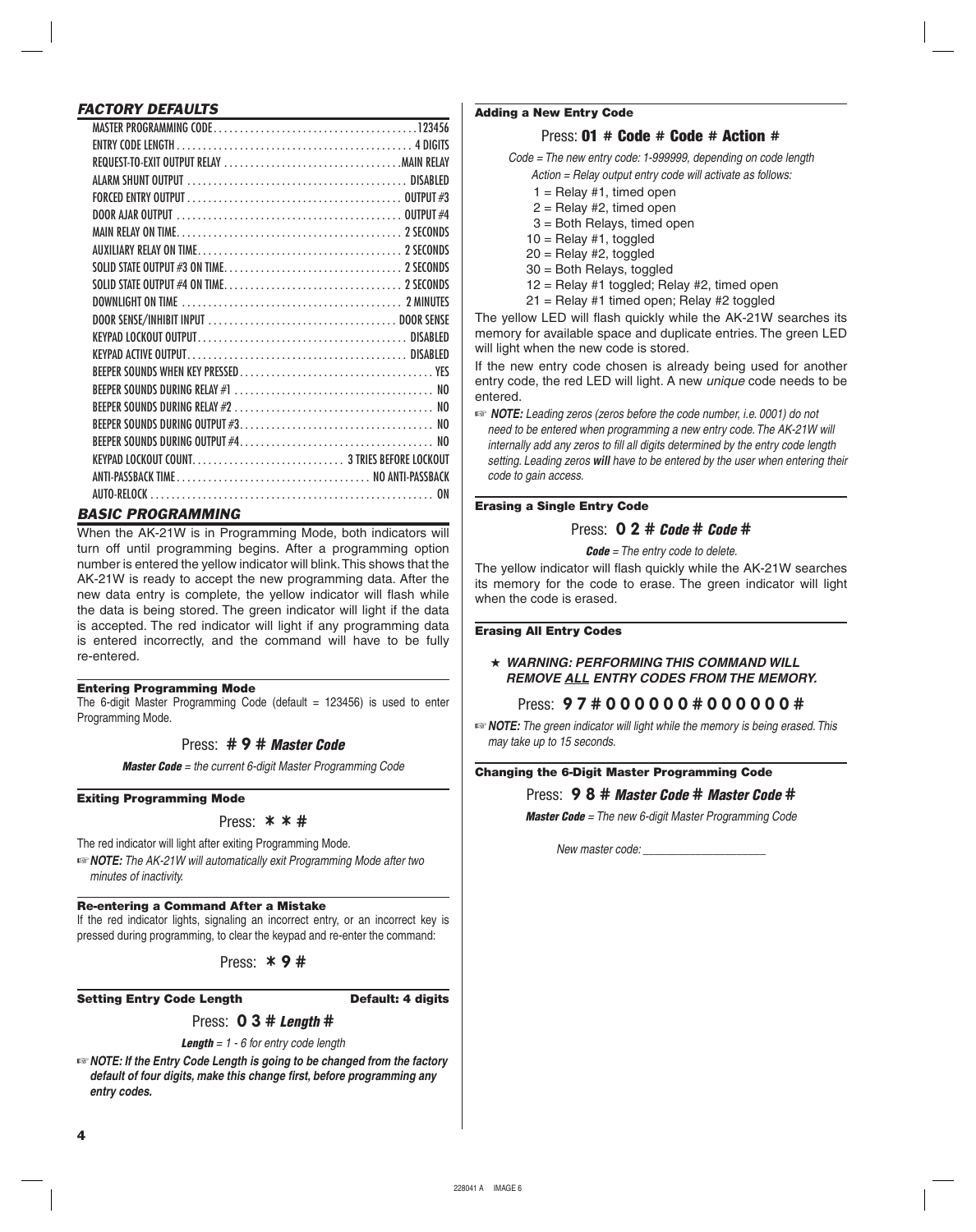### *PROGRAMMING OPTIONS*

There are several AK-21W programming options. For most installations, the factory set default options are sufficient. The keypad must be in Programming Mode to make these changes.

Select Door Sense or Inhibit Input Default: Door Sense

The input on Terminal Block TB1, Terminal #8 can be programmed for **DOOR SENSE** or **INHIBIT**.

# Press: **1 0 #** *Input* **#**

*Input = 0 for Door Sense, = 1 for Inhibit*

When programmed for **DOOR SENSE**, if an open condition on the input occurs before access is granted (with an entry code or with the request-to-enter input) a **FORCED ENTRY** output will occur. If an open condition remains 60 seconds after a relay activation for access, a **DOOR AJAR** output will occur.

When programmed for **INHIBIT**, a closed condition on the input will prevent Relay #1 from activating when access is requested with an entry code. This mode is typically used with an external timer to disable the access device at certain times.

#### Select Forced Entry Output **Default: Output #3**

Sets which output activates if the **DOOR SENSE** input opens before access is granted. This output is not timed.

### Press: **1 1 #** *Output* **#**

*Output = Output to Activate (0-4)*

*1 = Main Relay 2 = Auxiliary Relay 3 = Output #3 4 = Output #4 0 = No Output*

#### Select Door Ajar Output Default: Output #4

Sets which output activates if the **DOOR SENSE** input stays open 60 seconds after access is granted. This output is not timed.

### Press: **1 2 #** *Output* **#**

*Output = Output to Activate (0-4)*

*1 = Main Relay, 2 = Auxiliary Relay, 3 = Output #3, 4 = Output #4, 0 = No Output*

# Select Keypad Lockout Output Default: No Output

Sets which output activates when the keypad is "locked out" after too many incorrect entry code attempts. The lockout time is 60 seconds.

Press: **1 3 #** *Output* **#**

*Output = Output to Activate (0-4)*

*1 = Main Relay, 2 = Auxiliary Relay, 3 = Output #3, 4 = Output #4, 0 = No Output*

#### Select Keypad Active Output Default: No Output

Sets which output activates when any keys are pressed. This output is timed. If toggle mode is selected for the output, the timer value defaults to 2 seconds.

# Press: **1 4 #** *Output* **#**

*Output = Output to Activate (0-4)*

*1 = Main Relay, 2 = Auxiliary Relay, 3 = Output #3, 4 = Output #4, 0 = No Output*

Select Alarm Shunt Output Default: No Output Sets which output activates during the time access is granted. (Use this output to shunt alarm contacts attached to the access door.) This output may be timed or toggled.

# Press: **1 5 #** *Output* **#**

*Output = Output to Activate (0-4) 1 = Main Relay, 2 = Auxiliary Relay, 3 = Output #3, 4 = Output #4, 0 = No Output*

#### Select Request-to-Exit Output Default: Main Relay

Sets which output activates when the Request-to-Exit input is grounded. This output may be timed or toggled.

### Press: **1 6 #** *Output* **#**

*Output = Output to Activate (0-4)*

*1 = Main Relay, 2 = Auxiliary Relay, 3 = Output #3, 4 = Output #4, 0 = No Output*

Main Relay On-time **Default: 2 Seconds** Sets the length of time the Main Relay activates when triggered.

#### Press: **2 1 #** *Seconds* **#**

*Seconds = Output time in seconds (0-60)*

Auxiliary Relay On-time Default: 2 Seconds Sets the length of time Auxiliary Relay activates when triggered.

### Press: **2 2 #** *Seconds* **#**

*Seconds = Output time in seconds (0-60)*

Solid-state Output #3 On-time Default: 2 Seconds Sets the length of time Output #3 activates when triggered.

### Press: **2 3 #** *Seconds* **#**

*Seconds = Output time in seconds (0-60), 99 = Toggle Mode*

Solid-state Output #4 On-time Default: 2 Seconds Sets the length of time Output #4 activates when triggered.

### Press: **2 4 #** *Seconds* **#**

*Seconds = Output time in seconds (0-60), 99 = Toggle Mode*

Set Downlight On-Time Default: 2 Minutes Sets the time duration that the downlight remains on after a key press.

#### Press: 2 5 # Duration #

*0 = Always off, 1 = 1 minute, 2 = 2 minutes, 3 = 3 minutes, 4 = 4 minutes, 99 = Always on*

Beep Sounds on Keystrokes **Default: Yes** Selects whether or not the keypad beeps as each key is pressed.

#### Press: **4 0 #** *Sound* **#**

*Sound = 1 for Yes, = 0 for No*

Beep Sounds During Main Relay **Default: No** Selects whether or not the keypad beeps during Main Relay activation.

Press: **4 1 #** *Sound* **#**

*Sound = 1 for Yes, = 0 for No*